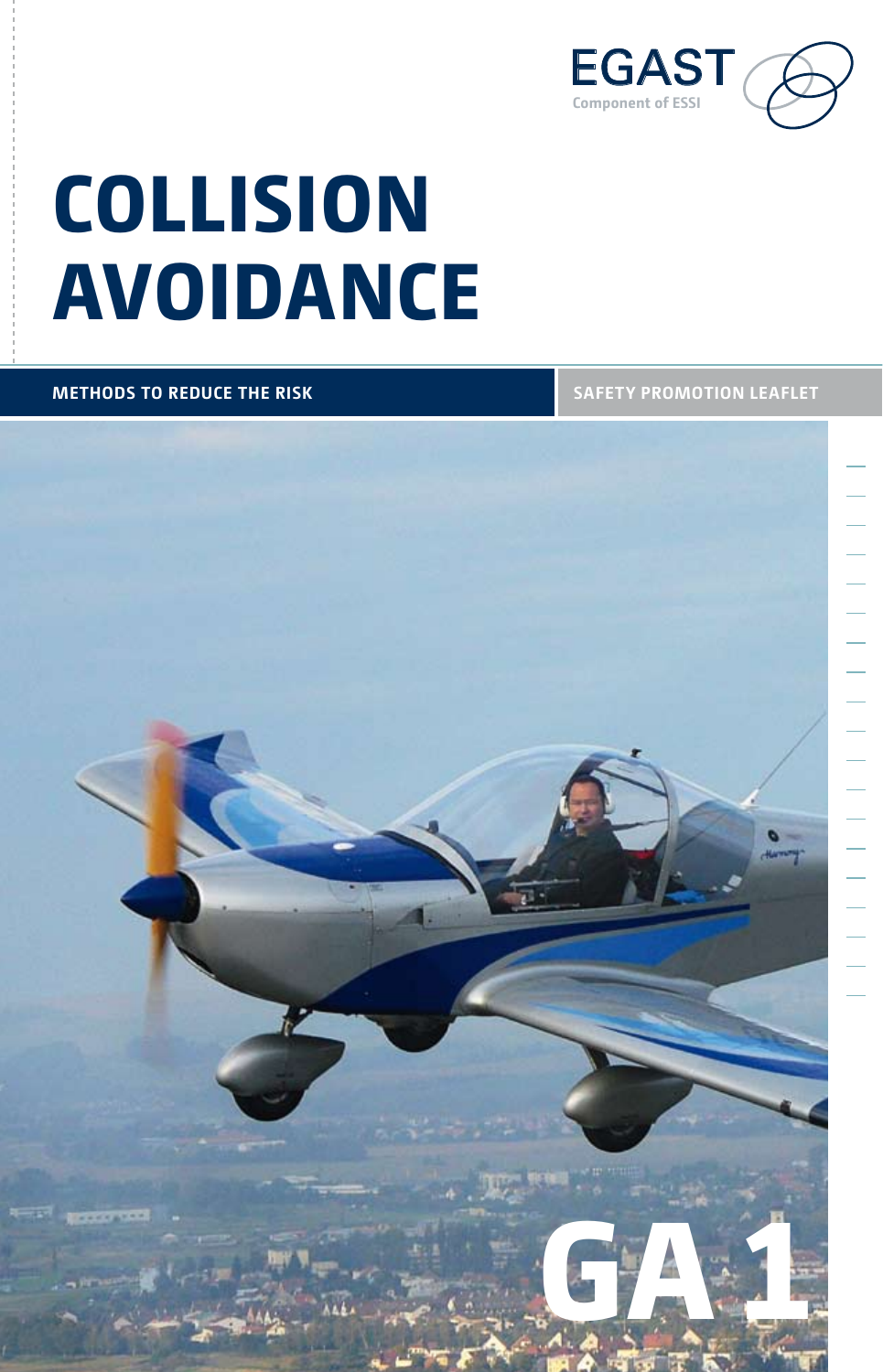### **CONTENT**

| <b>INTRODUCTION</b>                    |    |
|----------------------------------------|----|
| MID-AIR COLLISION CAUSES               | 5  |
| LIMITATIONS OF THE EYE _______________ | 6  |
| <b>METHODS TO REDUCE THE RISK 10</b>   |    |
|                                        |    |
|                                        | 10 |
|                                        |    |
|                                        |    |
|                                        |    |
| OPERATIONAL TECHNIQUES _______________ | 15 |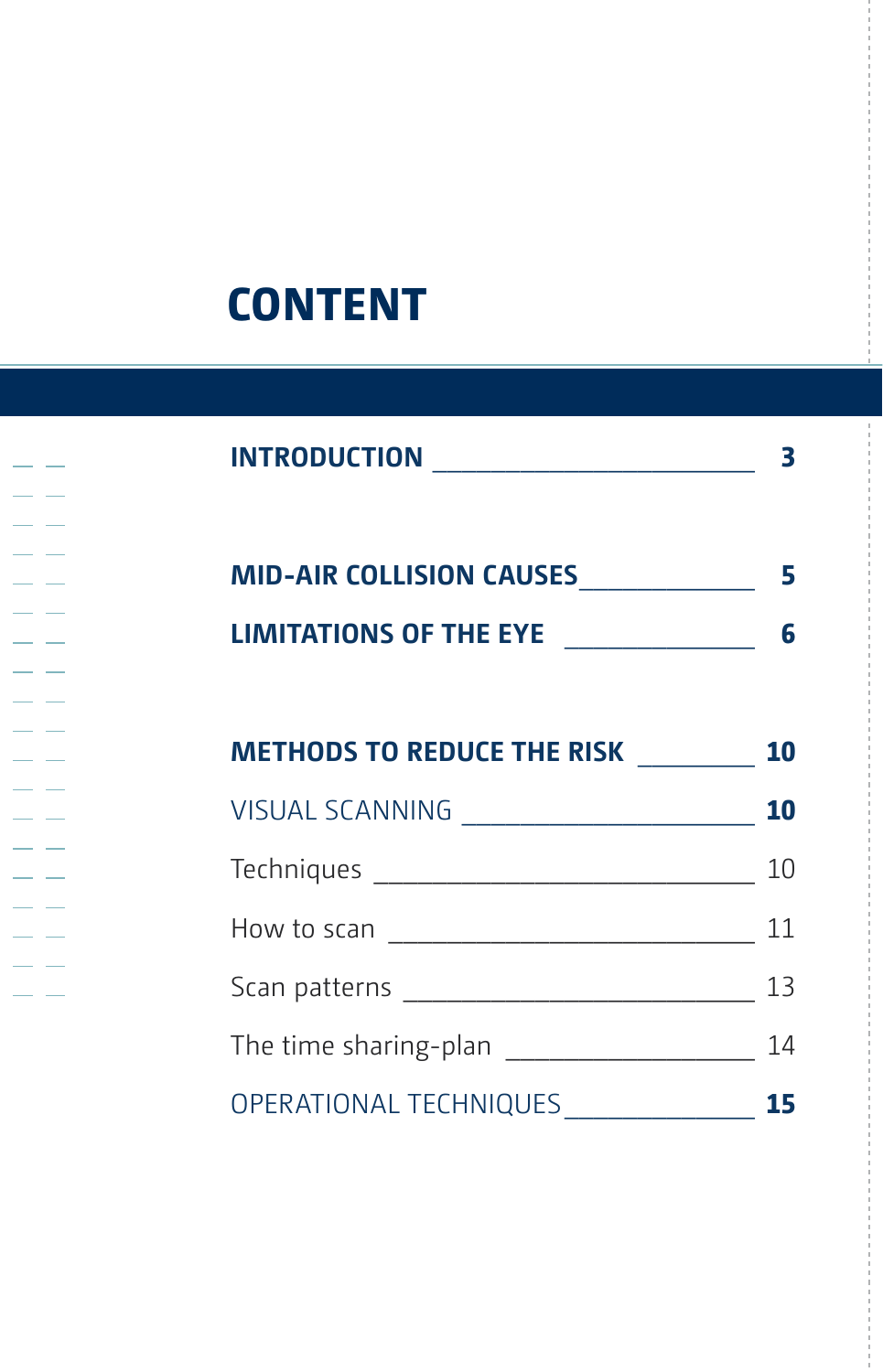### **Introduction**

**A ››** 'See-and-avoid' is recognised as the main method that a pilot uses to minimise the risk of collision when flying in visual meteorological conditions. It is an integral part of a pilot's 'situational awareness', in other words the skill involved in looking outside the cockpit or flight deck and becoming aware of what is happening around the aircraft.

The skill includes the application of:

- effective visual scanning
- the ability to gather information from radio transmissions from ground stations and other aircraft,
- creating a mental picture of the traffic situation, and
- the development of 'good airmanship'.
- **B ››** This Leaflet, based on ICAO Circular 213–AN/130 and a Safety leaflet produced by the UK CAA, aims to help pilots to make 'look-out' more effective. It should be of interest to all pilots, regardless of the type of aircraft they fly.
- **C ››** Statistic shows that mid-air collisions can occur in all phases of flight and at all altitudes. However, nearly all mid-air collisions occur in daylight and in excellent visual meteorological conditions. A collision is more likely where aircraft are concentrated, especially close to aerodromes, and when one or both aircraft is turning, descending, or climbing.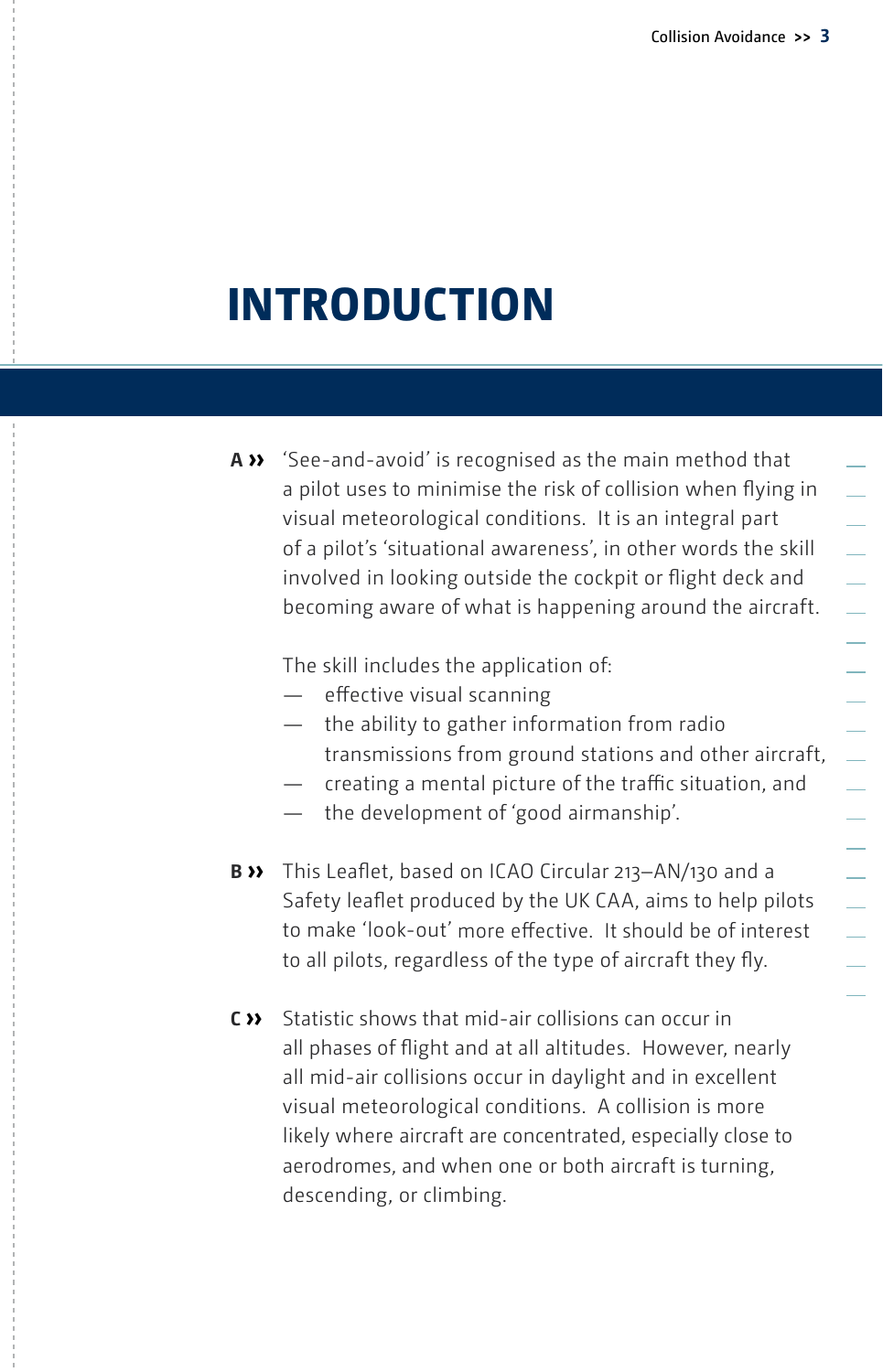- **D ››** Both experienced and inexperienced pilots can be involved in a mid-air collision. While a novice pilot has much to think about and so may forget to maintain an adequate look-out, the experienced pilot, having flown many hours of routine flight without spotting any hazardous traffic, may grow complacent and forget to scan.
- **E ››** There appears to be little difference in mid-air collision risk between high-wing and low-wing aircraft.
- **F ››** If you learn to use your eyes and maintain vigilance, you can reduce the risk of mid-air collisions. Studies show that there are certain definite warning patterns.

#### **AIRPROX reporting**

If you consider that your aircraft has been endangered during flight by the proximity of another aircraft such that a risk of collision existed, report it by radio. If this is not possible, immediately after landing telephone or by other means contact the Air Traffic Service unit.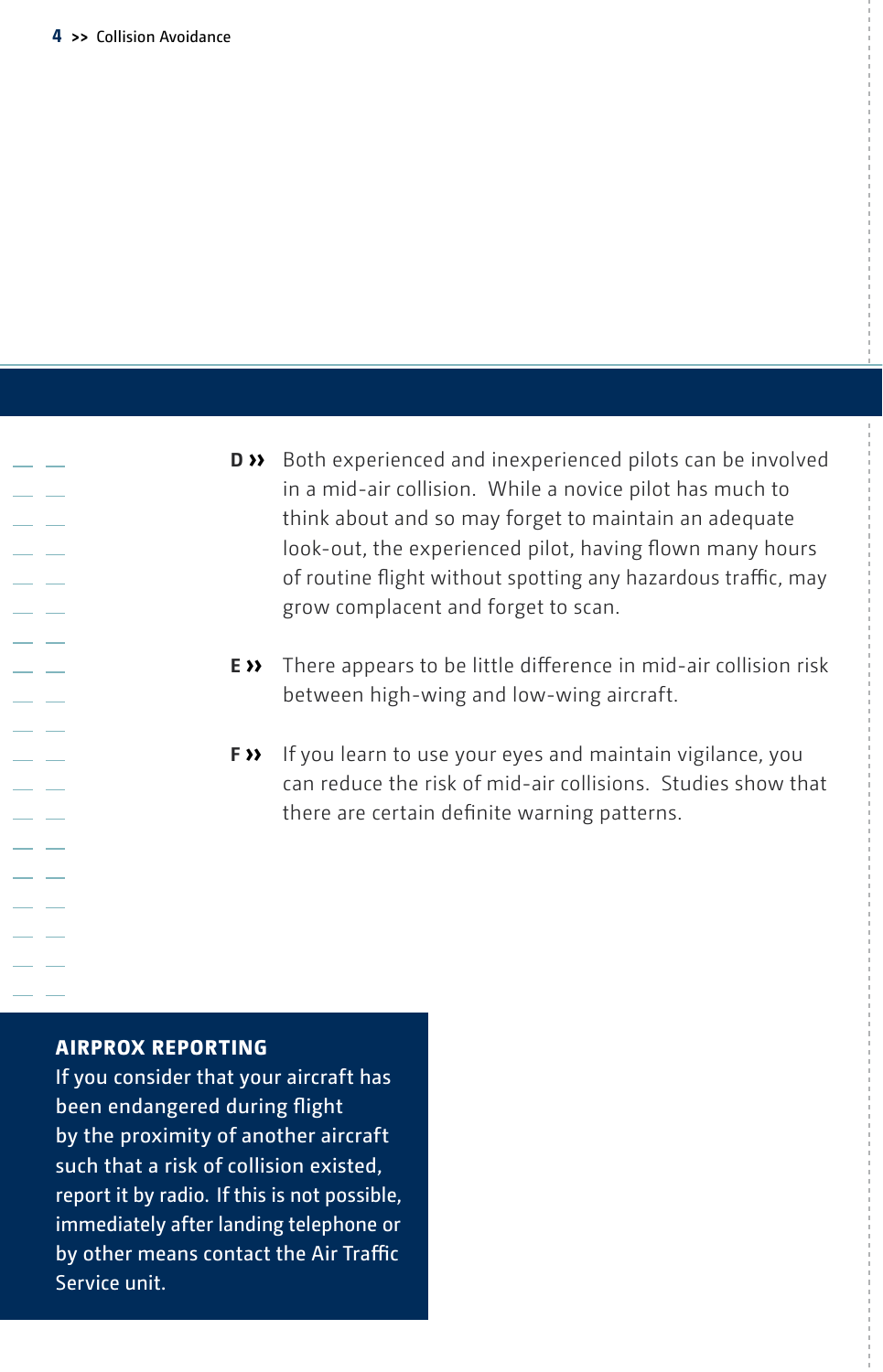$\equiv$ 

### **Mid-air collision causes**

Undoubtedly, traffic congestion and aircraft speeds are part of the problem. In the head-on situation, for instance, a jet and a light twin-engine aircraft may have a closing speed of about 650kt. It takes a Τ minimum of 10 seconds for a pilot to spot traffic, identify it, realise it is a collision risk, react, and have the aircraft respond.

But two aircraft converging at 650kt could be less than 10 seconds apart when the pilots are first **able** to see each other! Furthermore, the aircraft's design may limit the field of view from the flight deck. In addition, some air traffic control and radar facilities could be overloaded or limited by terrain or weather, and thus not be able to offer a service to assist.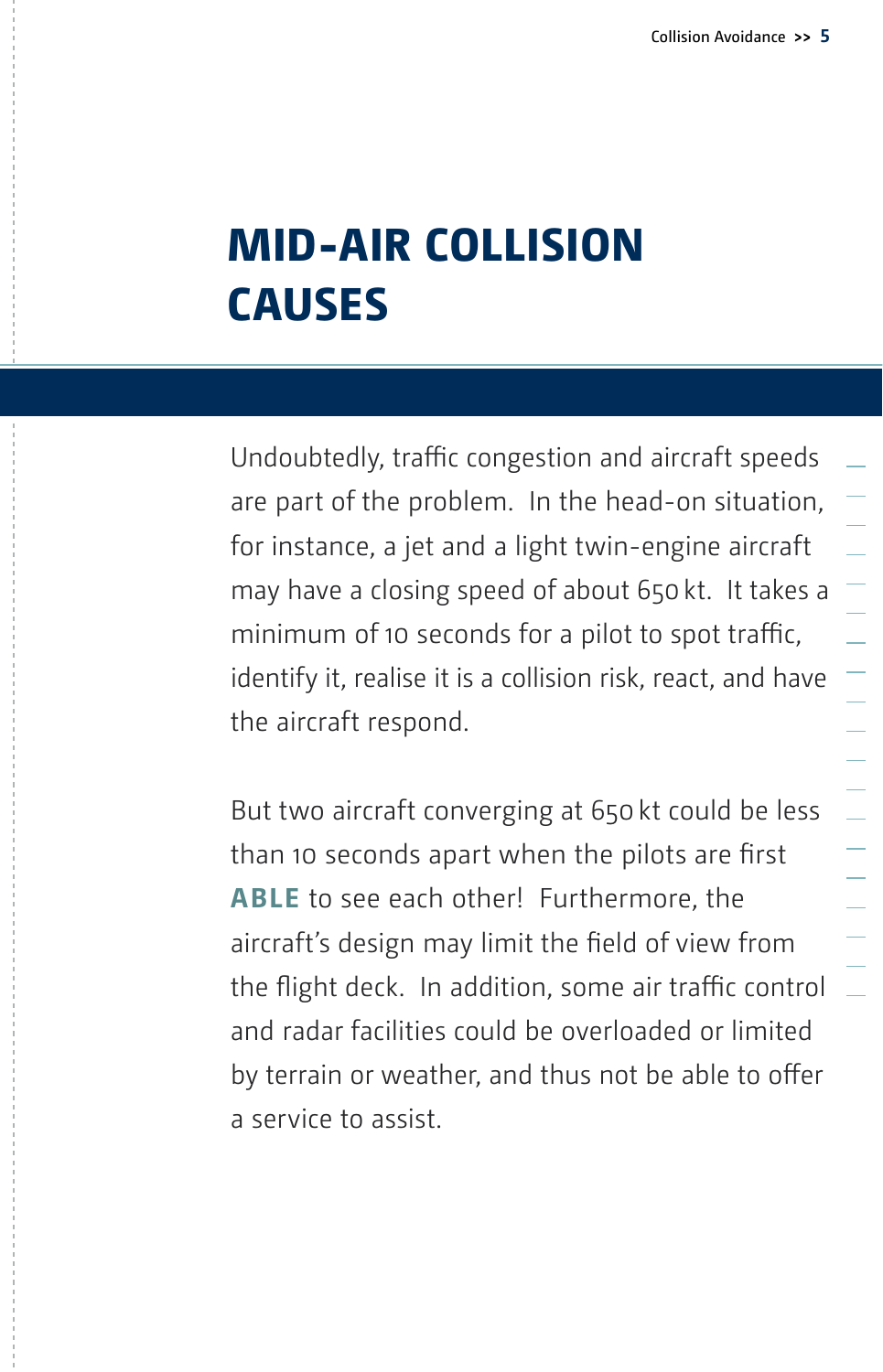a a

#### **Limitations of the eye**

The eye is vital to the 'see-and avoid' principle.

- **A ››** The human eye is a very complex system. Its function is to receive images and transmit them to the brain for recognition and storage. About 80 per cent of our total information is received through the eye, which is therefore our prime means of identifying what is going on around us.
- **b ››** In the air we depend on our eyes to provide most of the basic input necessary for flying the aircraft, e.g. attitude, speed, direction and proximity to opposing traffic. As air traffic density and aircraft closing speeds increase, the problem of mid-air collision increases considerably, and so does the importance of effective scanning. A basic understanding of the eyes' limitations in target detection will help a pilot avoid a collision.
- **C ››** The eye, and consequently vision, is vulnerable to many things including dust, fatigue, emotion, germs, fallen eyelashes, age, optical illusions, and the effect certain medications. In flight, vision is influenced by atmospheric conditions, glare, lighting, windshield deterioration and distortion, aircraft design, cabin temperature, oxygen supply (particularly at night), acceleration forces and so forth. If you need glasses to correct your vision, make sure that you have regular checks that the prescription is still correct and that you carry any required second pair.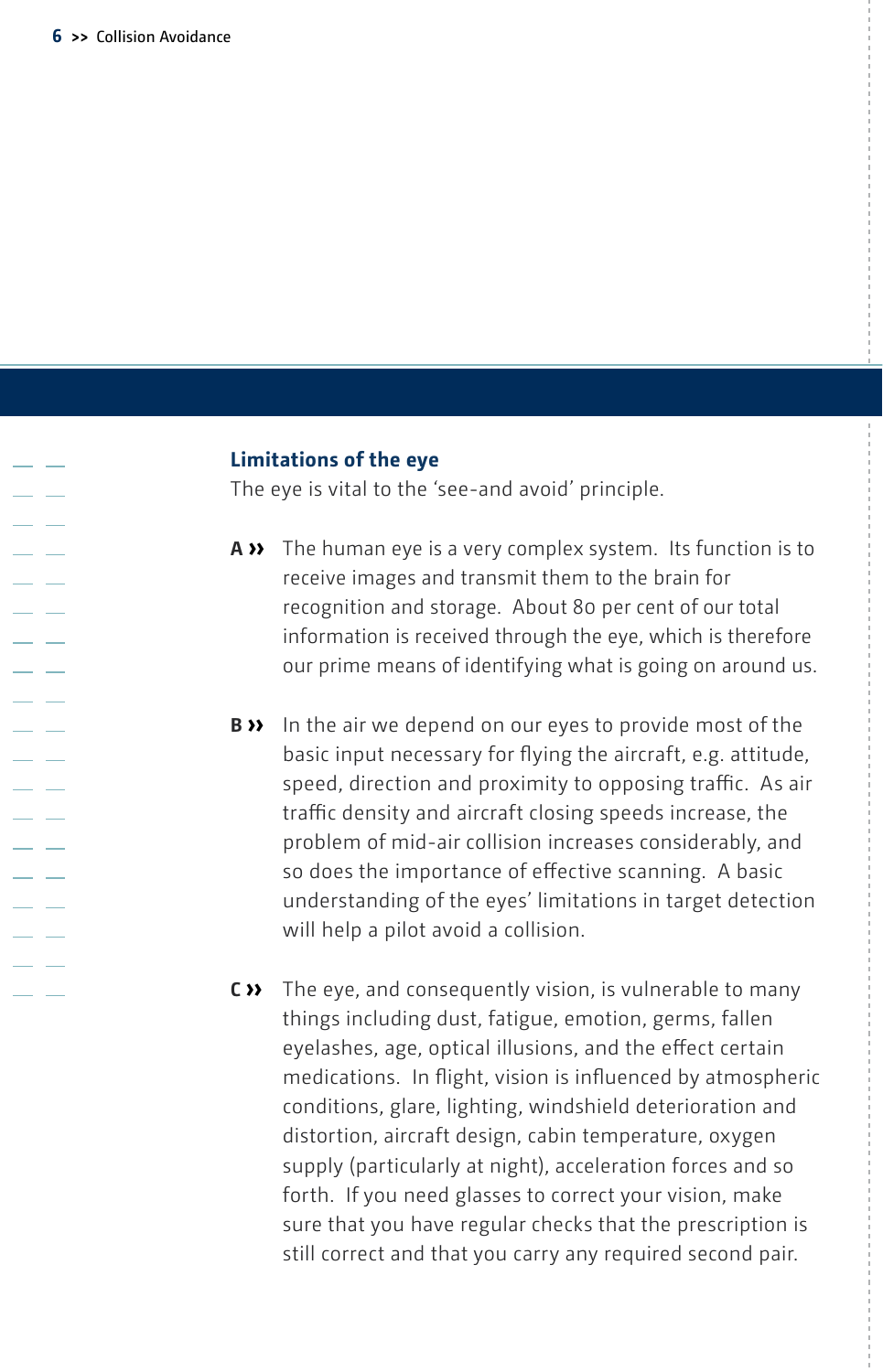- **D ››** Most importantly, the eye is vulnerable to the vagaries of the mind. We can 'see' and identify only what the mind permits us to see.
- **E ››** One inherent problem with the eye is the time required for 'accommodation' or refocusing. Our eyes automatically accommodate for near and far objects, but the change from something up close, like a dark instrument panel, to a bright landmark or aircraft several miles away, takes one to two seconds. That can be a long time when you consider that you need 10 seconds to avoid a mid-air collision.
- **F ››** When the eye has nothing to specifically focus on, which happens at very high altitudes, but also at lower levels on vague, colourless days above a haze or cloud layer with no distinct horizon, people experience something known as 'empty-field myopia', and opposing traffic entering the visual field is just not seen.
- **G ››** To accept what we see, we need to receive cues from **both eyes** (binocular vision). If an object is visible to only one eye, but hidden from the other by a windshield post or other obstruction, the total image is blurred and not always acceptable to the mind. Therefore, it is essential that pilots move their heads when scanning around obstructions.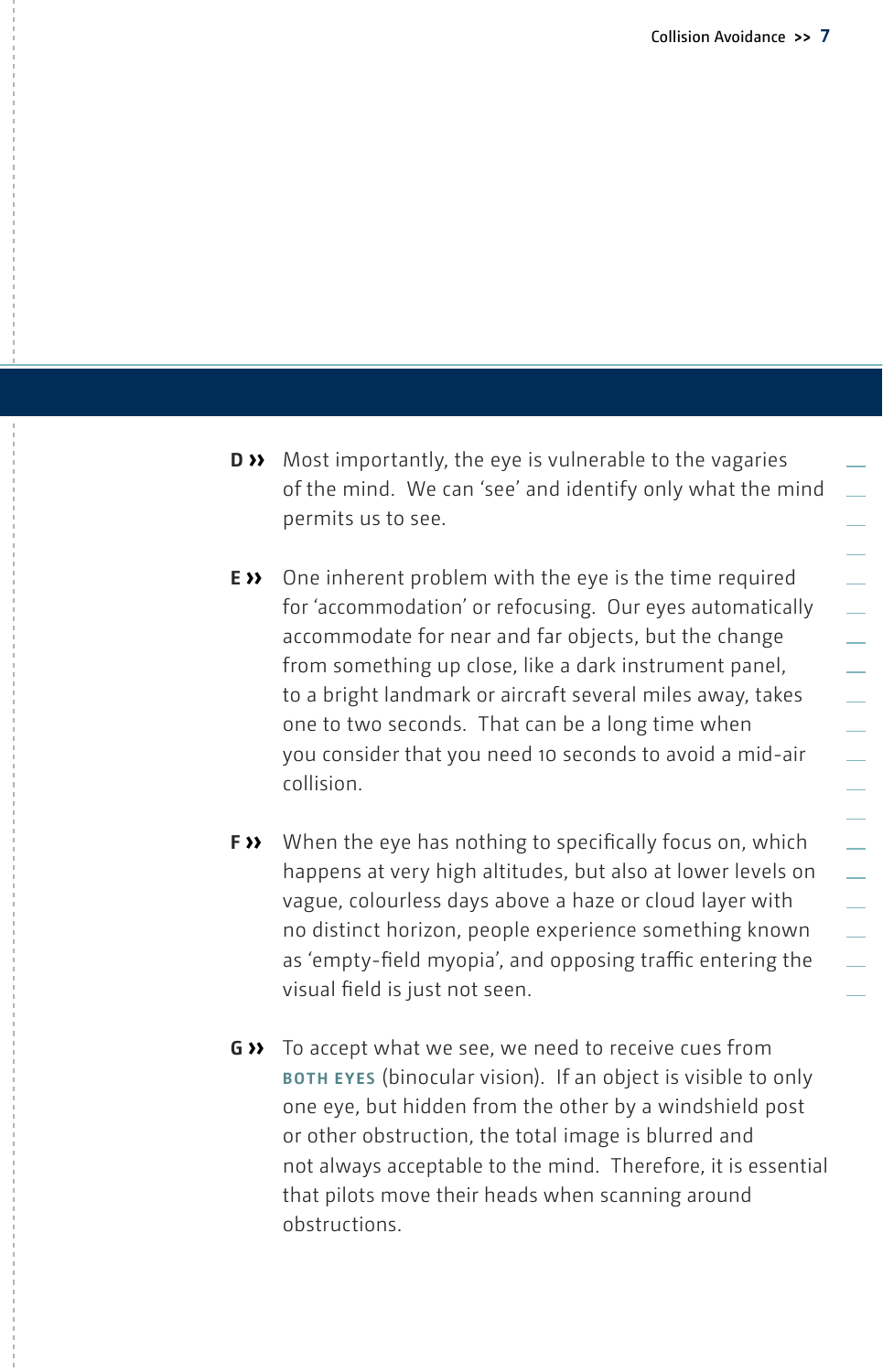#### **↑ Field of vision (H)**

×

**H ››** Another inherent eye problem is the narrow field of vision. Although our eyes accept light rays from an arc of nearly 200°, they are limited to a relatively narrow area (approximately 10 $-15^\circ$ ) in which they can actually focus on and classify an object. Anything perceived on the periphery must be brought into that narrow field to be identified.

رچ -

- **i ››** Motion or contrast is needed to attract the eyes' attention, and the field of vision limitation can be compounded by the fact that at a distance **an aircr aft on a steady collision course will appear to be motionless.** The aircraft will remain in a seemingly stationary position, without appearing to move or to grow in size, for a relatively long time, and then **SUDDENLY** bloom into a huge mass, almost filling up one of the windows. A large insect smear or dirty spot on the windshield can hide a converging aircraft until it is too close to be avoided.
- **J ››** In addition to its inherent problems, the eye is also severely limited by environment. Optical properties of the atmosphere alter the appearance of aircraft, particularly on hazy days. 'Limited visibility' actually means 'reduced vision'. You may be legally VFR when the in-flight visibility is 5 km, but even though another aircraft may become visible at that range, a collision may be **UNAVOIDABLE** because of the high closing speeds involved. Consider flying above a haze layer if you can.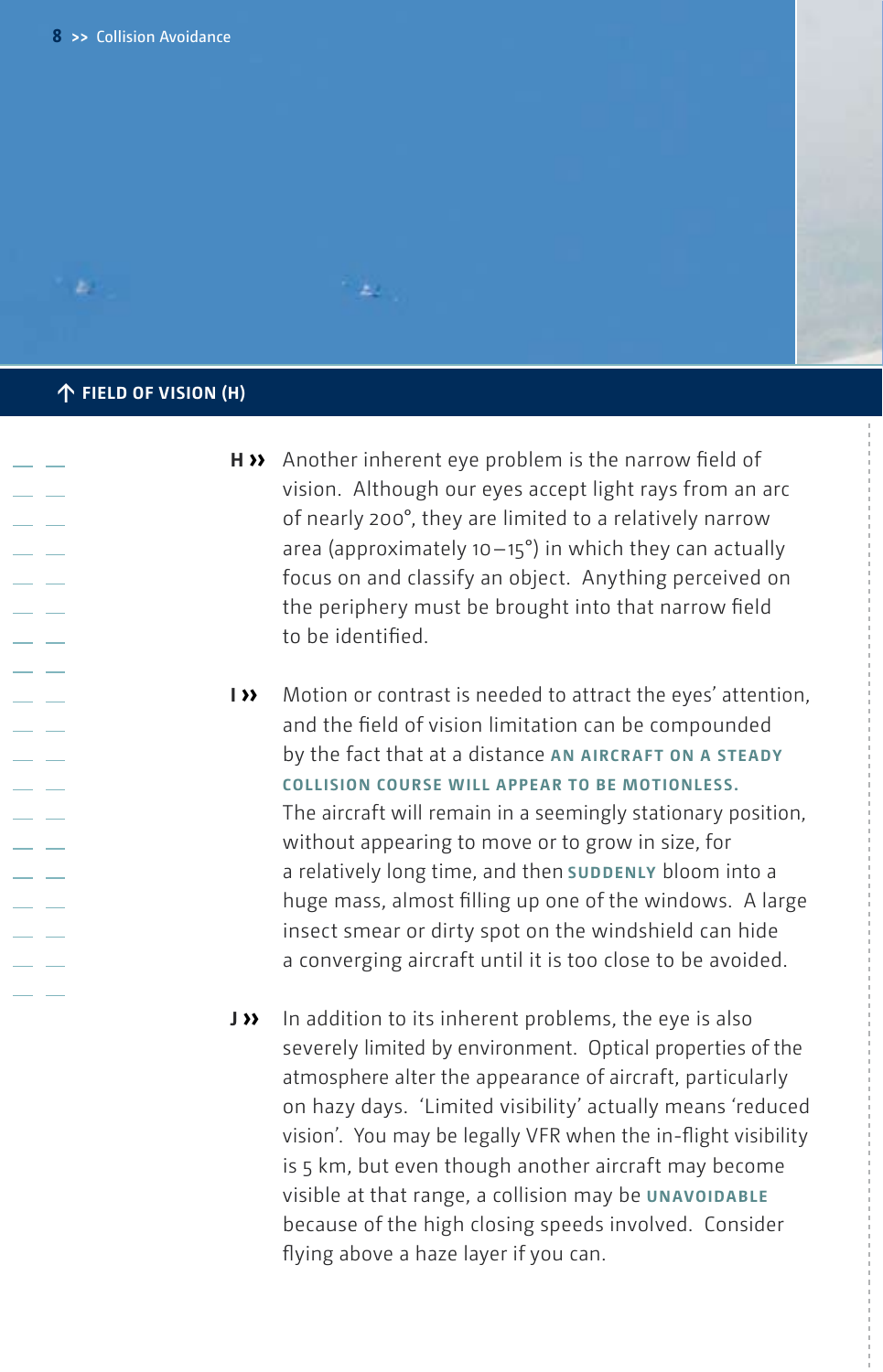#### **↑ haze (J) ↑ overinversion (K)**

- **K ››** Light also affects our visual efficiency. Glare, perhaps on a sunny day over a cloud layer or during flight directly into the sun, makes objects hard to see and scanning uncomfortable. An aircraft that has a high degree of contrast against the background will be easy to spot, while one with low contrast at the same distance may be impossible to see (especially against a cluttered background). A dirty, scratched, opaque or distorted windshield will make matters worse.
- **L ››** Aircraft at night must show lights, which are generally easy to see. However, they may disappear into a background of other lights, and determining the course of an aircraft from the lights alone requires concentration. In very dark conditions, the light sensitive cells, the 'cones', in the centre of the eye, are unlikely to detect objects. The 'rods', oriented around the centre of the retina, are more sensitive and may identify objects if a pilot looks slightly to one side of them. However, the rods take perhaps 30 minutes to adapt after being exposed to bright lights, so pilots should try to avoid looking at bright lights at night.
- **M ››** Perception is affected by many factors. Pilots, like others, tend to **overestimate their visual abilities** and to misunderstand their eyes' limitations. Since a major cause of mid-air collisions is the failure of the 'see-and-avoid' principle, it can be concluded that the best way to avoid collisions is to learn how to use your eyes for an efficient scan.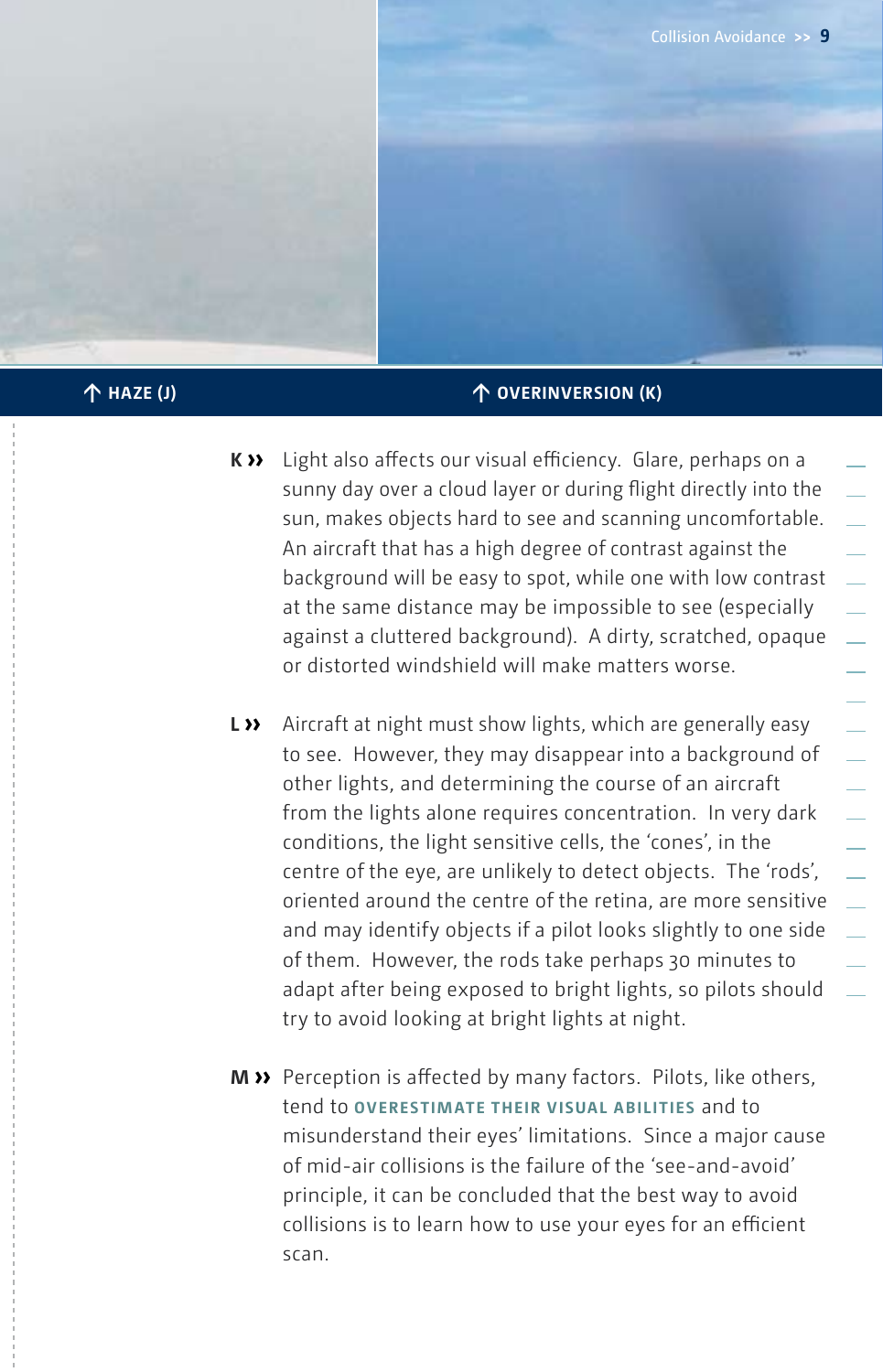### **Methods to reduce the risk**  Visual scanning

#### **Techniques**

- **A ››** To avoid collisions you must scan effectively from the moment the aircraft moves until it comes to a stop at the end of the flight. Collision threats are present on the ground, at low altitudes in the vicinity of aerodromes, and at cruising levels.
- **B ››** Before take-off, check the runway visually to ensure that there are no aircraft or other objects in the take-off area. Check the approach and circuit to be sure of the position of other aircraft. Assess the traffic situation from radio reports. After take-off, continue to scan to ensure that there will be no obstacles to your safe departure.
- **C ››** During the climb and descent beware of the blind spot under the nose – manoeuvre the aircraft so that you can check. Also look behind, if you can, while climbing, you may be in a faster aircraft's blind spot.
- **D ››** Listen to radio exchanges and form a mental image of the traffic situation. Scan with particular care in the area of intersections between airways or commonly used routes, and when near radio beacons, visual reporting points (VRPs), or where traffic is funnelled between hills and airspace restrictions. Remember that the performance capabilities of many aircraft, in both speed and rates of climb/descent, result in high closure rates, limiting the time available for detection, decision, and evasive action.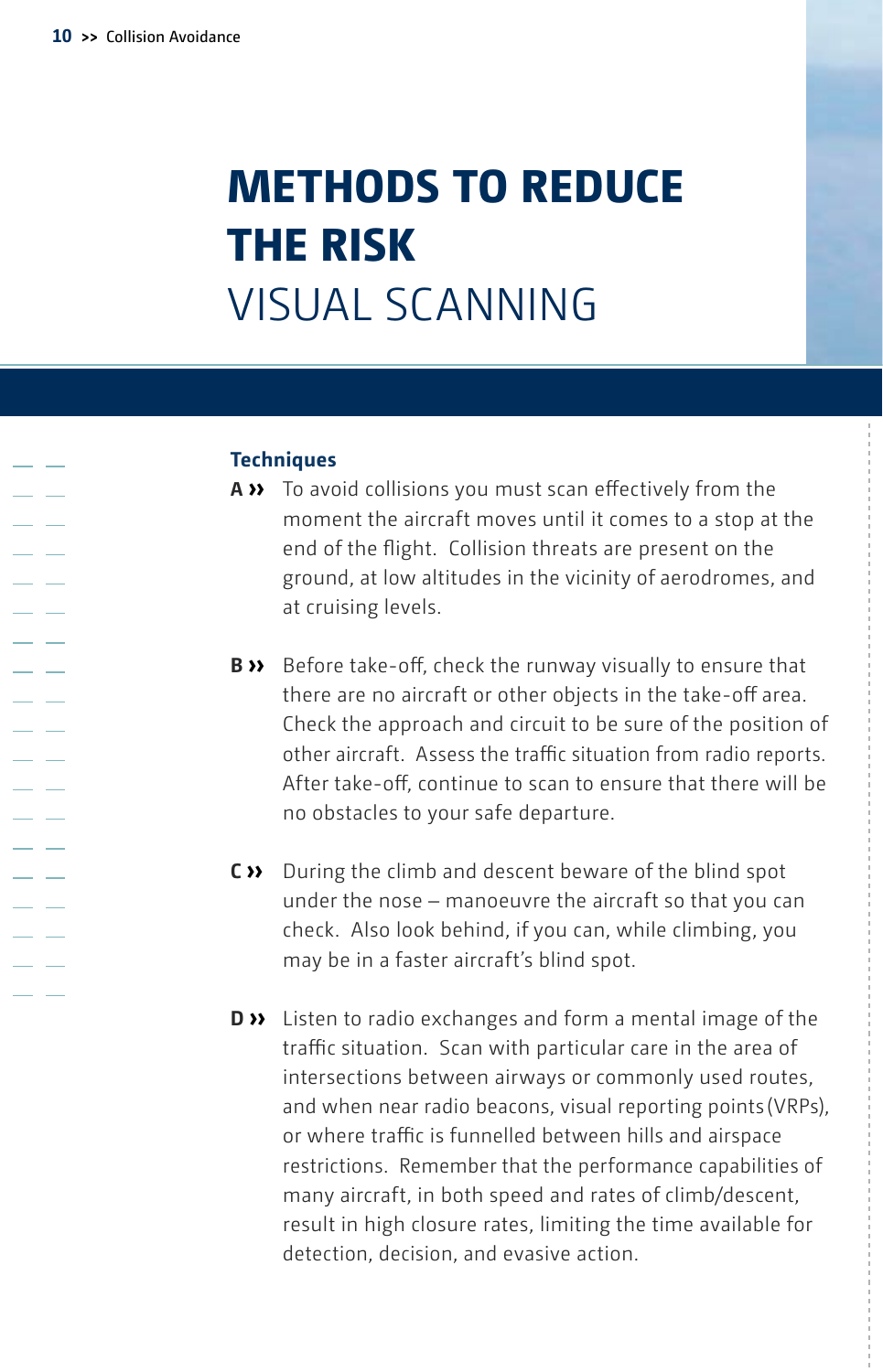![](_page_10_Picture_1.jpeg)

#### **↑ Final approach (D)**

**E ››** Several systems are available commercially which can provide information to a pilot about the relative position of some other aircraft. These range from the FLARM device fitted to many gliders, through receivers of SSR transponder codes in Mode A or Mode S, up to certificated Airborne Collision Avoidance Systems (ACAS) which use the SSR codes of other aircraft to not only indicate relative positions but in their most advanced form give guidance on recommended avoiding action.

#### **How to scan**

- **A ››** There is no one technique that is best for all pilots. Each pilot must develop a scan that is both comfortable and workable.
- **B ››** Glancing out and moving your eyes around without stopping to focus on anything is practically useless; so is staring out into one spot for long periods of time.
- **C ››** Concentrate your search on the areas most critical to you at any given time. In the circuit especially, **always** look out before you turn and make sure your path is clear. Look out for traffic making an improper entry into the circuit.
- **D ››** During that very critical final approach stage, do not fix your eyes on the point of touchdown, but scan all around. Another pilot may be aiming for the same point!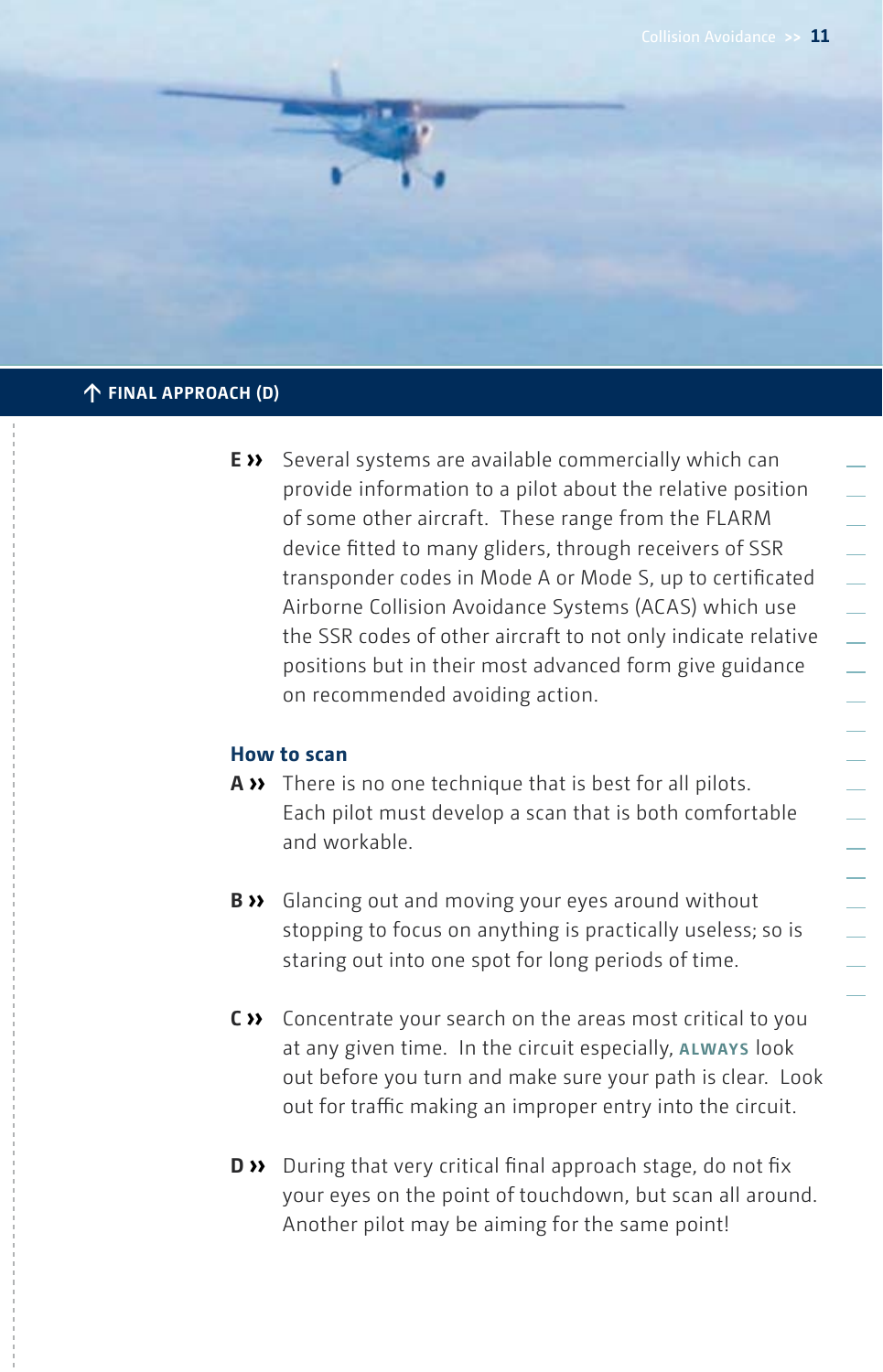- 11

![](_page_11_Picture_1.jpeg)

- **E ››** In normal flight, most collision threats will come from an area within 60° left and right of your flight path. However, do not forget the rest of the sky around you. You should also scan at least 10° above and below the projected flight path of your aircraft, because collision threats may be climbing from below or descending from above.
- **F ››** The more you look outside, the less the risk of a collision. Looking well ahead for weather and pre-planned navigation features can help. Proper scanning requires sharing attention with other piloting tasks, and can be easily degraded by distraction, fatigue, boredom, illness, anxiety or preoccupation.
- **G ››** Effective scanning is accomplished by a series of short, regularly-spaced eye movements that bring successive areas of the sky into the central visual field. Each movement should not exceed 10°, and each area should be observed for at least one second to enable detection. Horizontal eye movements seem preferred by most pilots, but each should develop the scanning pattern that is most comfortable while being effective for their type of flying, and then keep to it. When scanning, be ready to concentrate on any movement seen in your peripheral vision, but remember your biggest threat. If another aircraft shows no horizontal or vertical motion on the windshield, but is increasing in size, **take immediate evasive action.**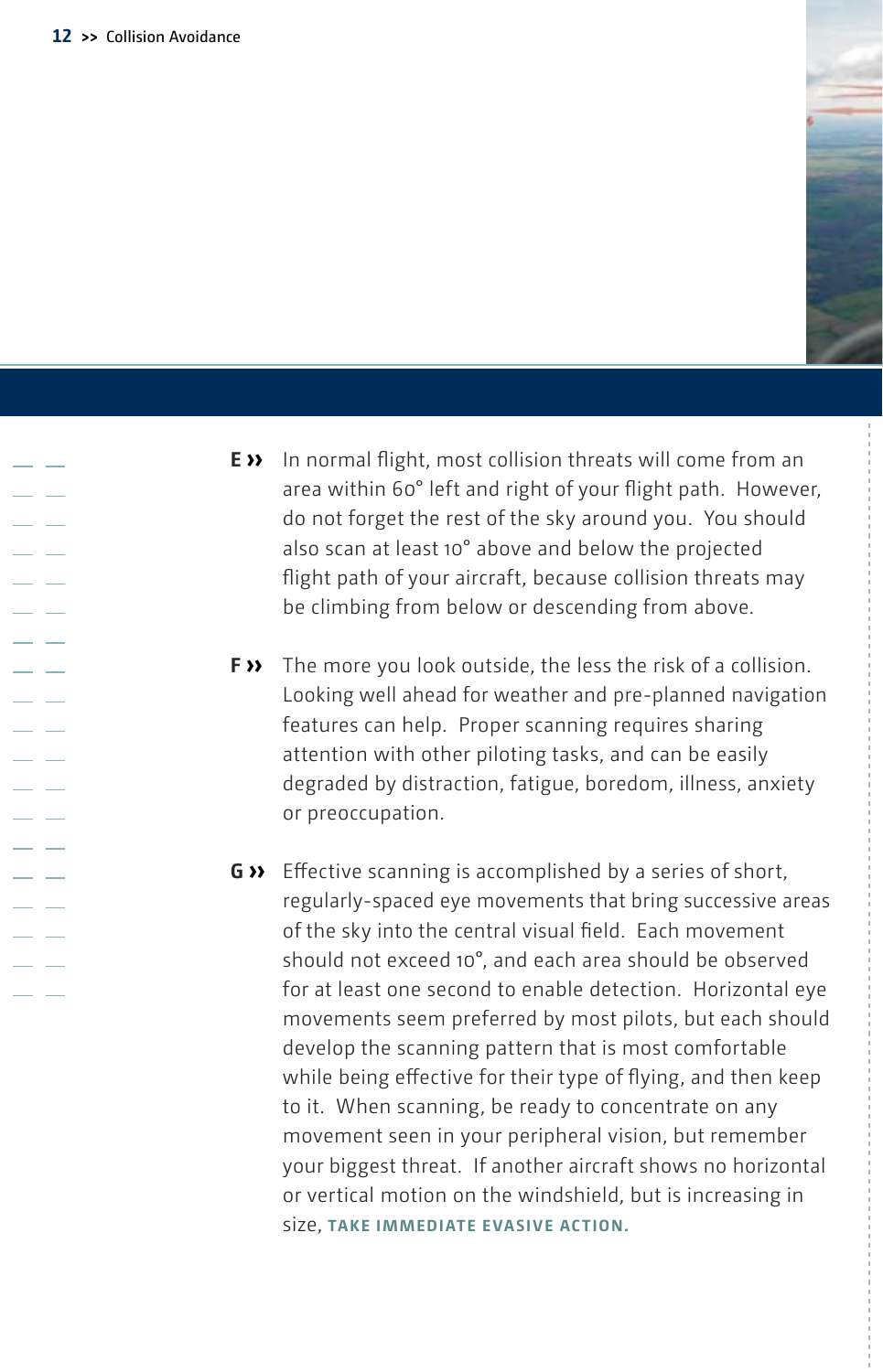![](_page_12_Picture_1.jpeg)

#### **↑ Front-to-side scanning method**

#### **Scan patterns**

**A ››** Two scanning patterns described below have proved to be very effective for pilots and involve the 'block' system of scanning. Traffic can only be detected when the eye is not moving, so the viewing area (wind-shield) is divided into segments. The pilot methodically scans by stopping his eye movement in each block in sequential order.

#### **i. Side-to-side scanning method**

Start at the far left of your visual area and make a methodical sweep to the right, pausing for a second in each 10° block to focus your eyes. At the end of the scan, return to the front, check the instruments, and then repeat the external scan.

#### **ii. Front-to-side scanning method (pictured)**

Start in the centre block of your intended flight path; move to the left, focusing for a second in each block, then swing quickly back to the centre block after reaching the last block on the left. A quick glance at the instruments should be followed by another look ahead, then repeat the action to the right. Then, after a further check of the instruments, repeat the external scan. Although a scan for straight and level flight is shown, it **must be centred along your intended flight direction,** for example above your head in a thermalling glider or before aerobatics.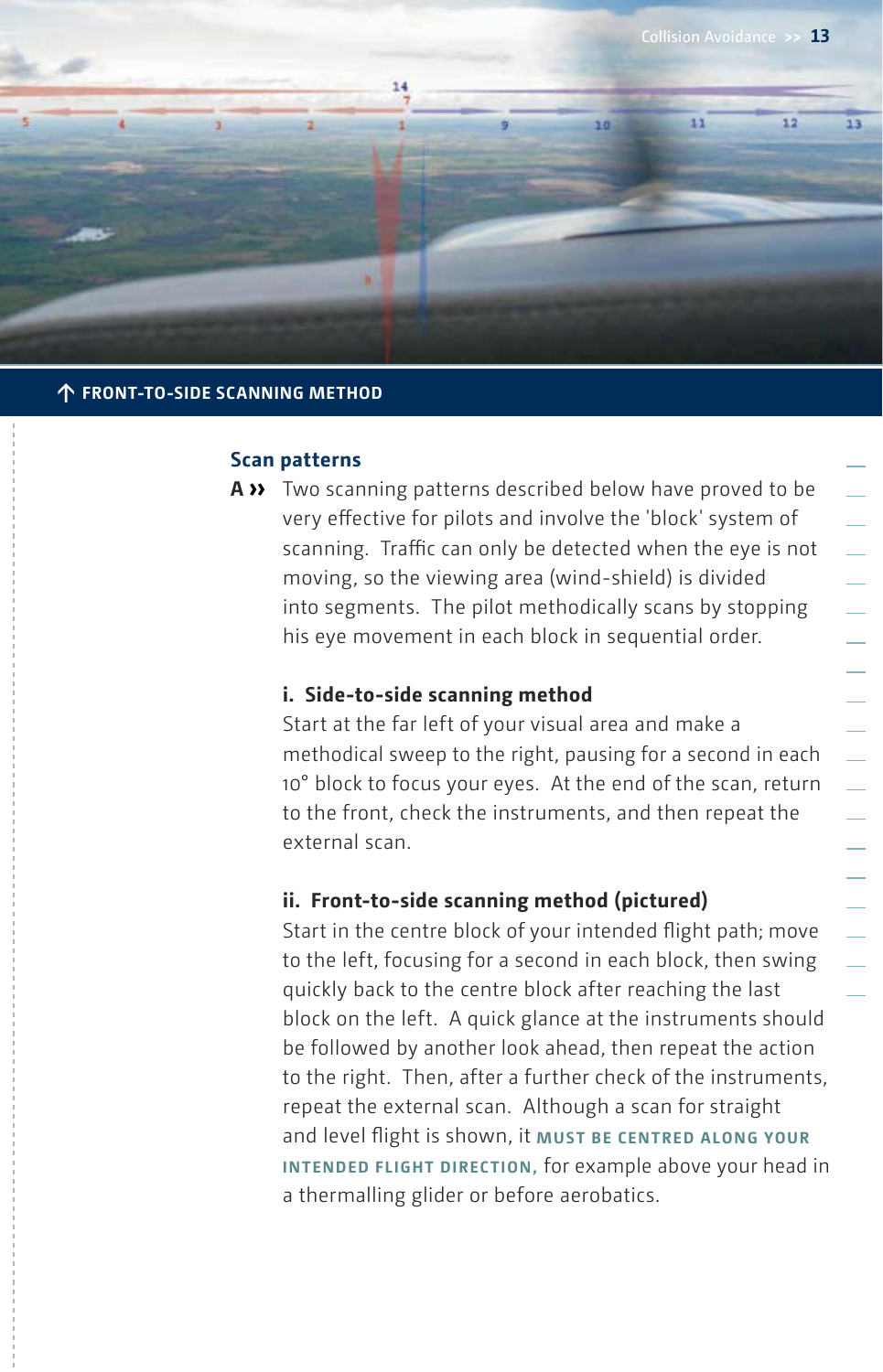- -

- 11

**B ››** There are other methods of scanning, some of which may be as effective as the two described above. However, unless your eyes have focussed for enough time, you are unlikely to be able to detect all targets in your scan area. When the head is in motion, vision is blurred and the mind will not register threats.

#### **The time sharing-plan**

- **A ››** The external scan should take considerably longer than the look at the instrument panel. Trials suggest 3 seconds for the instrument check and 20 seconds outside.
- **B ››** An efficient instrument scan is good practice, even when flying VFR. The ability to scan the panel quickly permits more time to be allotted to looking out.
- **C ››** Developing an efficient time-sharing plan takes a lot of work and practice, but it is as important as developing good landing techniques. Practise your scan on the ground, and then use it in the air.
- **D ››** During flight, if one crew member is occupied with essential work inside the cockpit, another crew member, if available, must expand his scan to include both his usual sector of observation and that of the other crew member.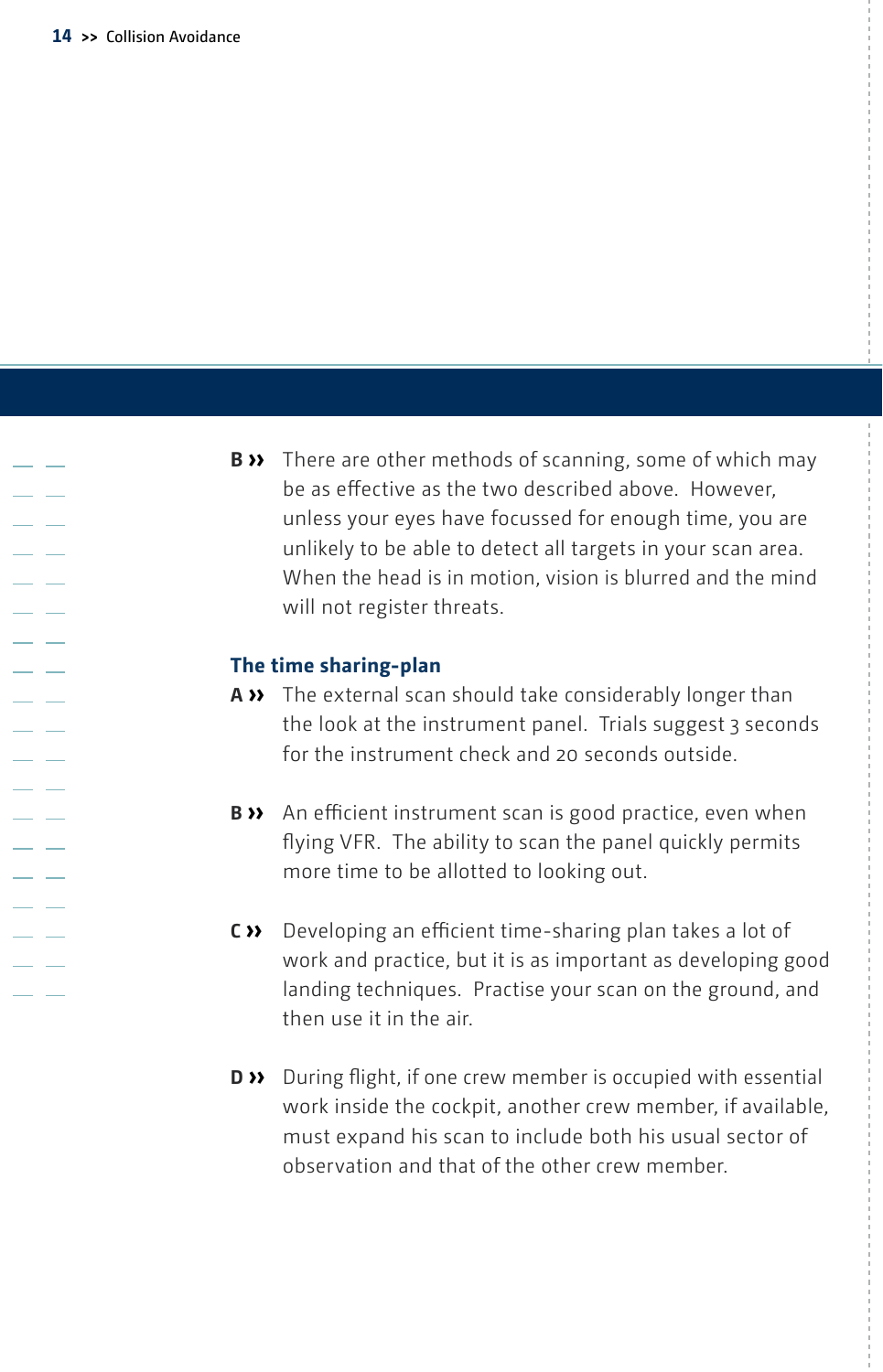### **Methods to reduce the risk** Operational techniques

Collision avoidance involves more than proper scanning techniques.

#### **1. Check yourself**

Your eyesight, and your safety, depends on your mental and physical condition. If you are preoccupied you should not fly – distraction is the main enemy of concentrated attention. Have regular eye checks. If you need glasses to correct your vision, wear them and ensure that you have the required spare pair with you.

#### **2. Plan ahead**

Plan your flight, have charts folded in proper sequence and within reach. Be familiar with and have notes of your headings, frequencies, distances, etc. so that you spend minimum time with your head down in your charts. Lift anything you need to read up to the coaming, rather than look down, and mature pilots may wish to consider 'half-moon' reading glasses for map details etc. Check your maps, NOTAM, etc. in advance for potential hazards such as military low-level routes and other high-density areas.

#### **3. Clean windows**

Make sure your windshield is clean and in good condition. Keep all windows clear of obstructions such as opaque sun visors and curtains.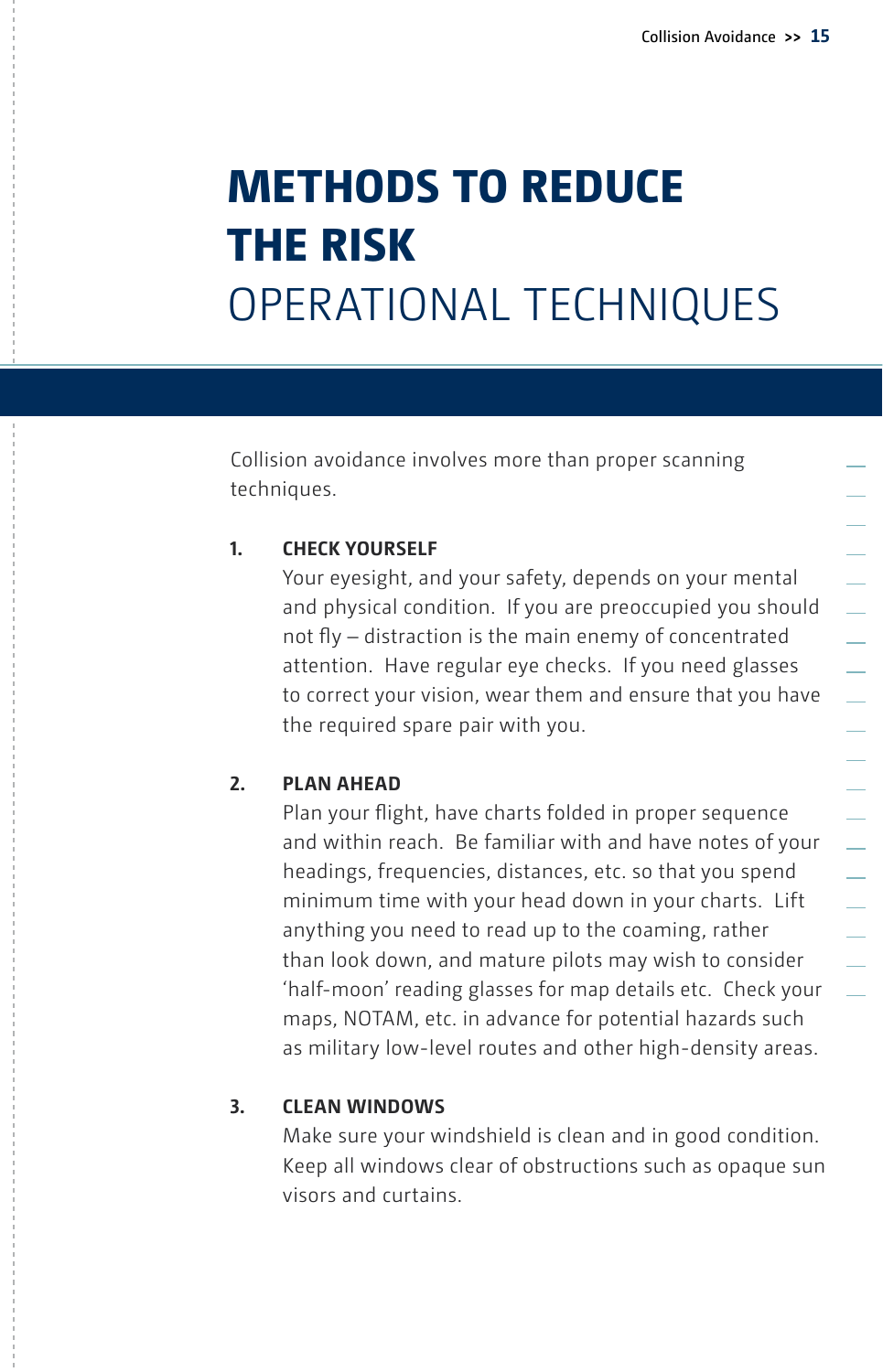#### **↑ soaring gliders**

#### **4. Night Flying**

Give your eyes time to adjust. Avoid blinding others with the careless use of your strobes or landing lights on the ground.

#### **5. Adhere to procedures**

Follow established operating procedures and regulations, such as correct cruising flight levels and proper circuit practices. Serious hazards include: entering a right-hand circuit at an airport with left-hand traffic or entering downwind so far ahead of the circuit that you may interfere with traffic taking off and heading out in your direction. Beware of pilots flying large circuits with long final approaches. **In many in‑flight collisions at least one of the pilots involved was not where he was supposed to be.** 

#### **6. Avoid crowded airspace**

Avoid airspace where there will be lots of traffic, and if you cannot, concentrate your attention in that direction. Aircraft train over navigation beacons, even in good weather. If you cannot avoid aerodromes en route, fly over them well above ATZ height and if appropriate give them a call stating your intentions. If following a GPS track to a database waypoint, consider keeping to the right of the direct track, as you do for a line feature on the ground. Apart from the hazard of colliding with a launch cable, many gliders congregate in their local area. Aeroplanes towing gliders are less manoeuvrable than individual aircraft. Soaring gliders can be frequently found climbing under cumulus clouds many miles from their base. Pay special attention for areas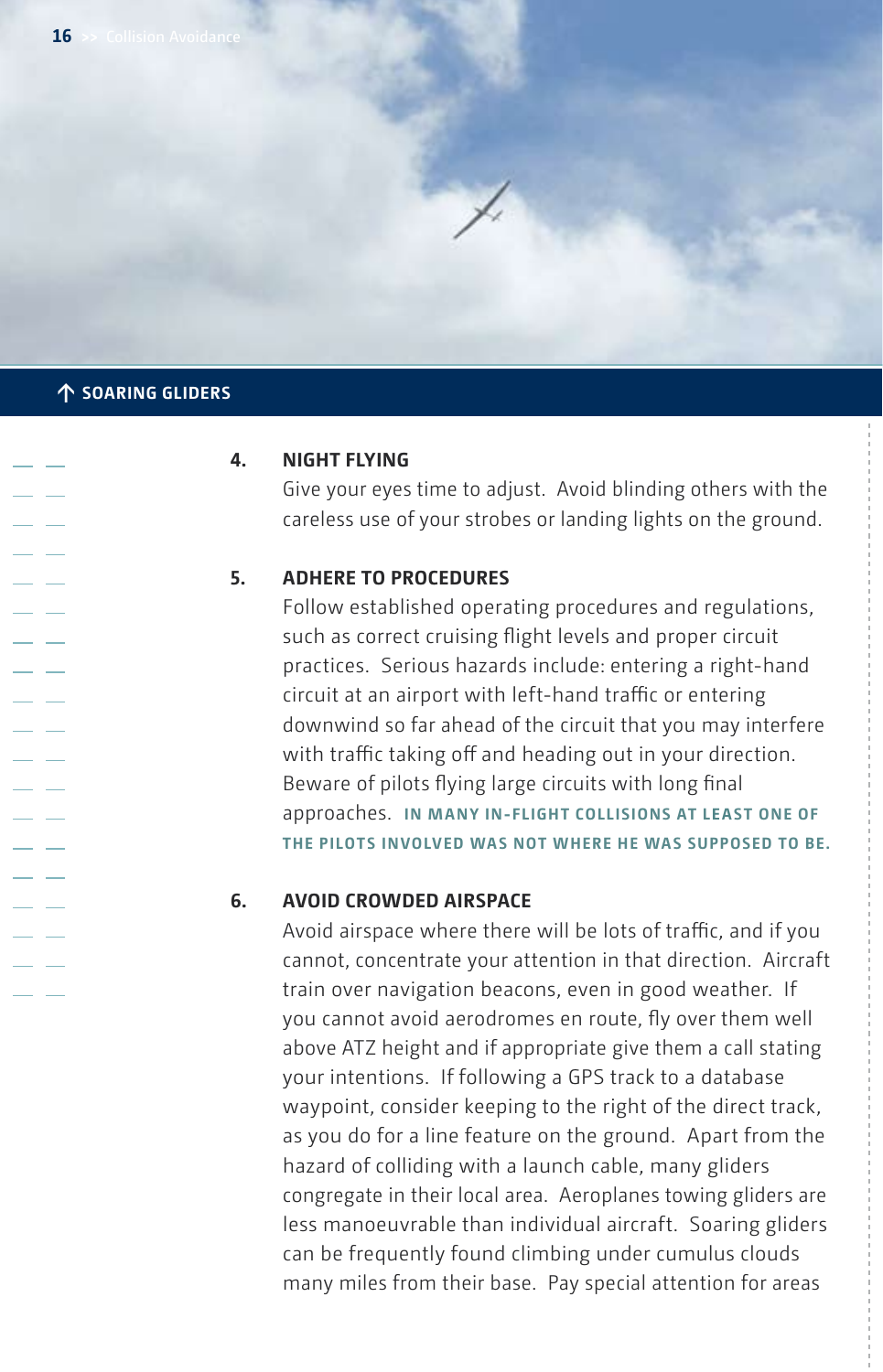of parachuting activities – avoid them until you are able to confirm no dropping is in progress.

#### **7. Compensate for blind spots**

Compensate for your aircraft's design limitations. If you are short, or the aircraft has a high coaming, a suitable cushion can be helpful. All aircraft have blind spots; know where they are in yours. For example, the wing of a high-wing aircraft will block the view of the area you are turning into, so lift the wing slightly for a good look **before turning.** Collisions have occurred on final approach when a faster low-wing aeroplane has overtaken and descended onto a high-wing aircraft.

#### **8. Equip to be seen**

YOUR AIRCRAFT LIGHTS can help avoid collisions. High intensity strobe lights increase conspicuity a certain amount by day and even more by night. Consider the use of landing lights, especially in the traffic pattern and on hazy days. **Transponders,** especially with altitude encoding (Mode C) allow radar controllers to identify your aircraft in relation to other traffic and provide you with traffic information. They also highlight your aircraft's presence to aircraft which carry ACAS. If you show mode C, ACAS may be able to guide the other aircraft away from you! The carriage of transponders is now mandatory in some airspace, even when operating VFR. If ATC do not allocate you a code, use code 7000 (with Mode C), and only switch it off if instructed.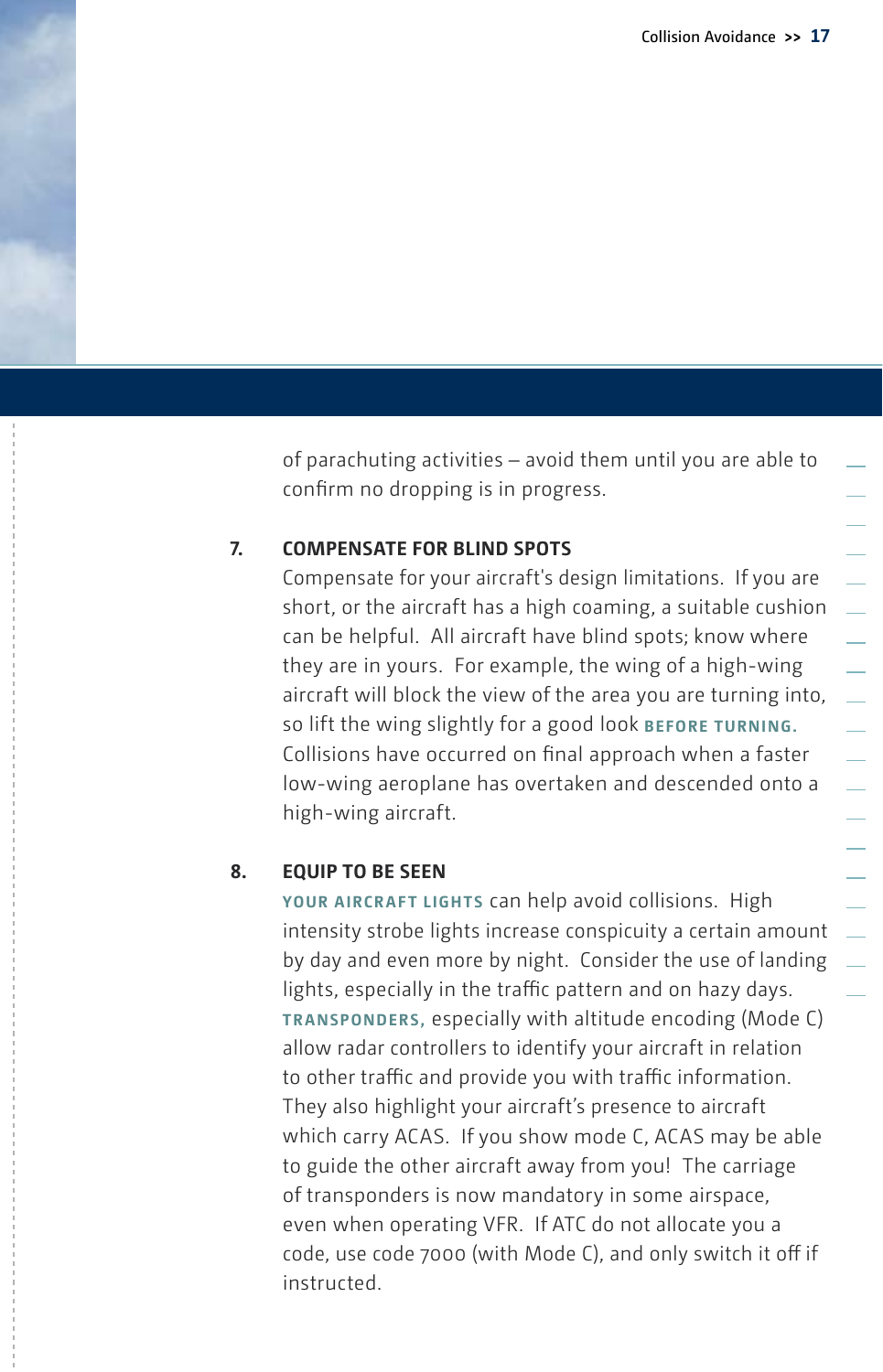![](_page_17_Picture_0.jpeg)

**↑ 3 examples of onboard equipments increasing pilot situation awareness**

**Colour;** Aircraft finished in one high contrast colour can be seen more easily than those with a pattern or one low contrast colour.

#### **9. Talk and listen**

Take advantage of all the information that you receive over the radio (but beware, non-radio aircraft may be in the same airspace). Pilots reporting their position to an air traffic unit are also reporting to you. Approaching an aerodrome, call the tower when you are 10 km away, or such other distance or time prescribed by the ATS authority, and report your position, altitude and intentions. En-route, make use of a Radar Service if available. When flying in areas where there are no air traffic services, change to the FIR or nearest aerodrome frequency.

#### **10. Traffic Detection Systems**

An approved ACAS fitted to your aircraft can be of great assistance. Other commercial devices which give electronic indication of the presence of other traffic will increase your awareness. These should have audio warnings and direct your eyes to the 'threat'. However, such devices can only warn about an aircraft which is fitted with a transponder or another transmitter which your own device can receive. There are likely to be many other aircraft in the sky without appropriate transmitters, **so it is vital to continue to scan visually,** only glancing at the device indicator for the minimum amount of time.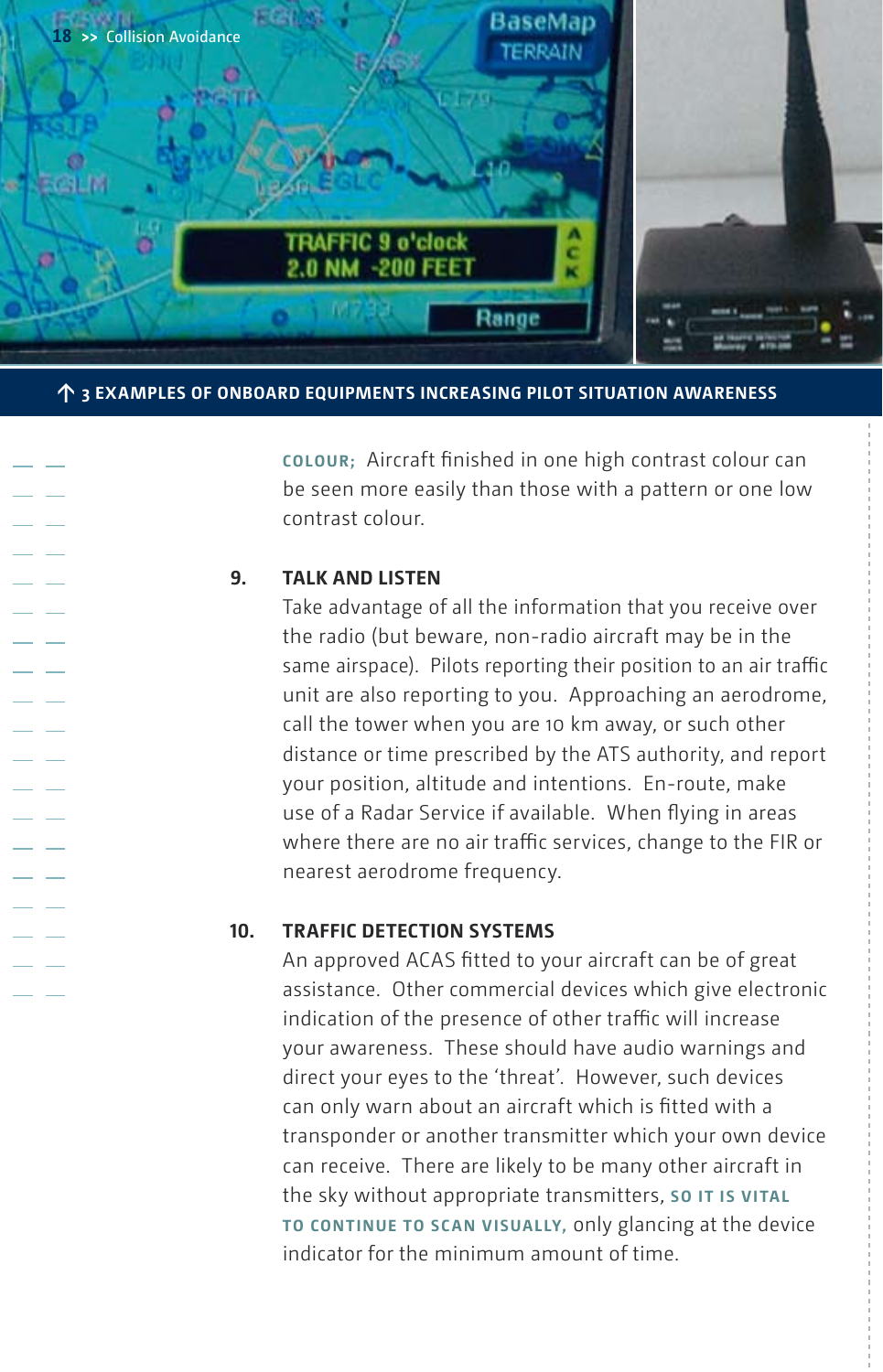![](_page_18_Picture_0.jpeg)

#### **Dummytext Caption: Field of vision** © by FLARM Technology GmbH, 2010

#### **11. Make use of information**

Since detecting a small aircraft at a distance is not the easiest thing to do, make use of any hints you get over the radio or from an electronic device. Your job is much easier (studies suggest up to 8 times easier) when you are aware that traffic is 'three miles at one o'clock'. **Once that particular traffic is sighted, do not forget the rest of the sky.** If the traffic seems to be moving on the windshield, you're most probably not on a collision course, so continue your scan but watch the traffic from time to time. **If it has little relative motion you should watch it very carefully – he may not have seen you.**

#### **12. Use all available eyes**

If you normally fly with another pilot, establish crew procedures which ensure that an effective scan is maintained at all times. Otherwise, brief your passengers to help you in looking for all traffic.

> If you keep yourself and your aircraft in good condition, plan your route carefully to recognise likely busy areas, look well ahead and develop an effective scanning system, you will have the basic tools for avoiding a mid-air collision.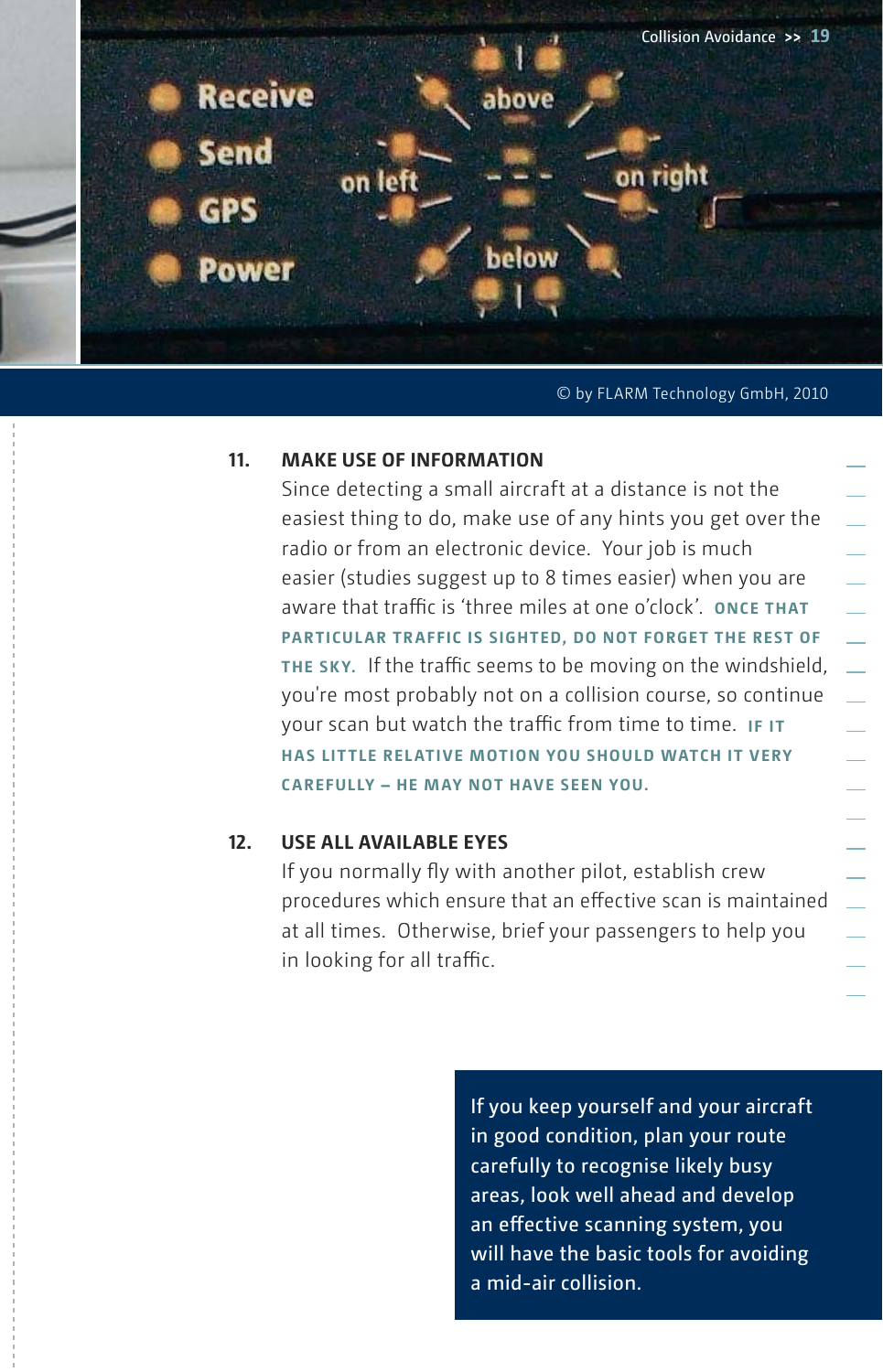### **Summary** of good practises for reducing collision risk

Stick to good airmanship; if you keep yourself and your aircraft in good condition, plan your route carefully, avoiding or noting likely busy areas, and develop an effective time-sharing scan system, you will have the basic tools for avoiding a mid-air collision.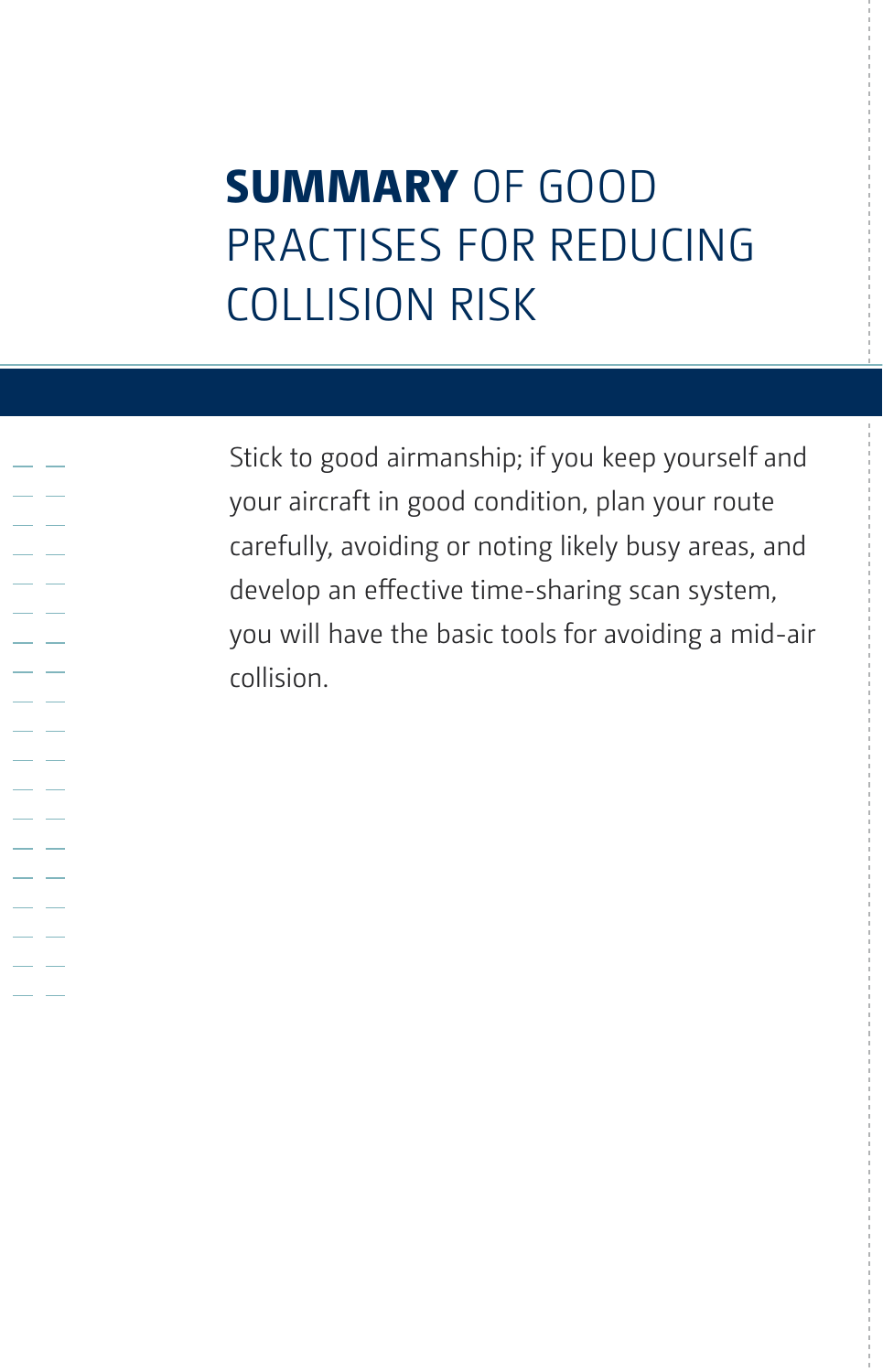# **SEE ↓**

![](_page_20_Picture_1.jpeg)

- **››** If you need glasses, carry any required spare pair.
- **››** Clean the windshield and side windows (if either is badly scratched, have a new one fitted).
- **››** If you are short, or the aircraft has a high coaming, use a cushion.
- **››** Beware of blind spots; move your head or manoeuvre the aircraft.
- **››** Encourage your passengers to assist in the look-out.
- **››** Develop and use an effective scan pattern around your intended flightpath.
- **››** Don't move the eyes continuously; stop and focus a few seconds on sections of your field of view.
- **››** The external scan should take much longer than your instrument scan.
- **››** Spend the minimum time with your head down checking the charts or GPS, changing radio frequencies, etc.
- **››** When you have spotted another aircraft, do not fix on it and forget the rest of your surroundings.
- **››** Aircraft below you may blend into the background of buildings etc.
- **››** The aircraft with little or no relative motion is the hardest to see – and the most hazardous.
- **››** Select 7000 with ALT on your transponder at all times unless told otherwise.
- **››** Use landing lights in the circuit.
- **››** High intensity strobes can be useful on dull days.

## **LOOK OUTSIDE AND REPORT ANY AIRPROX.**